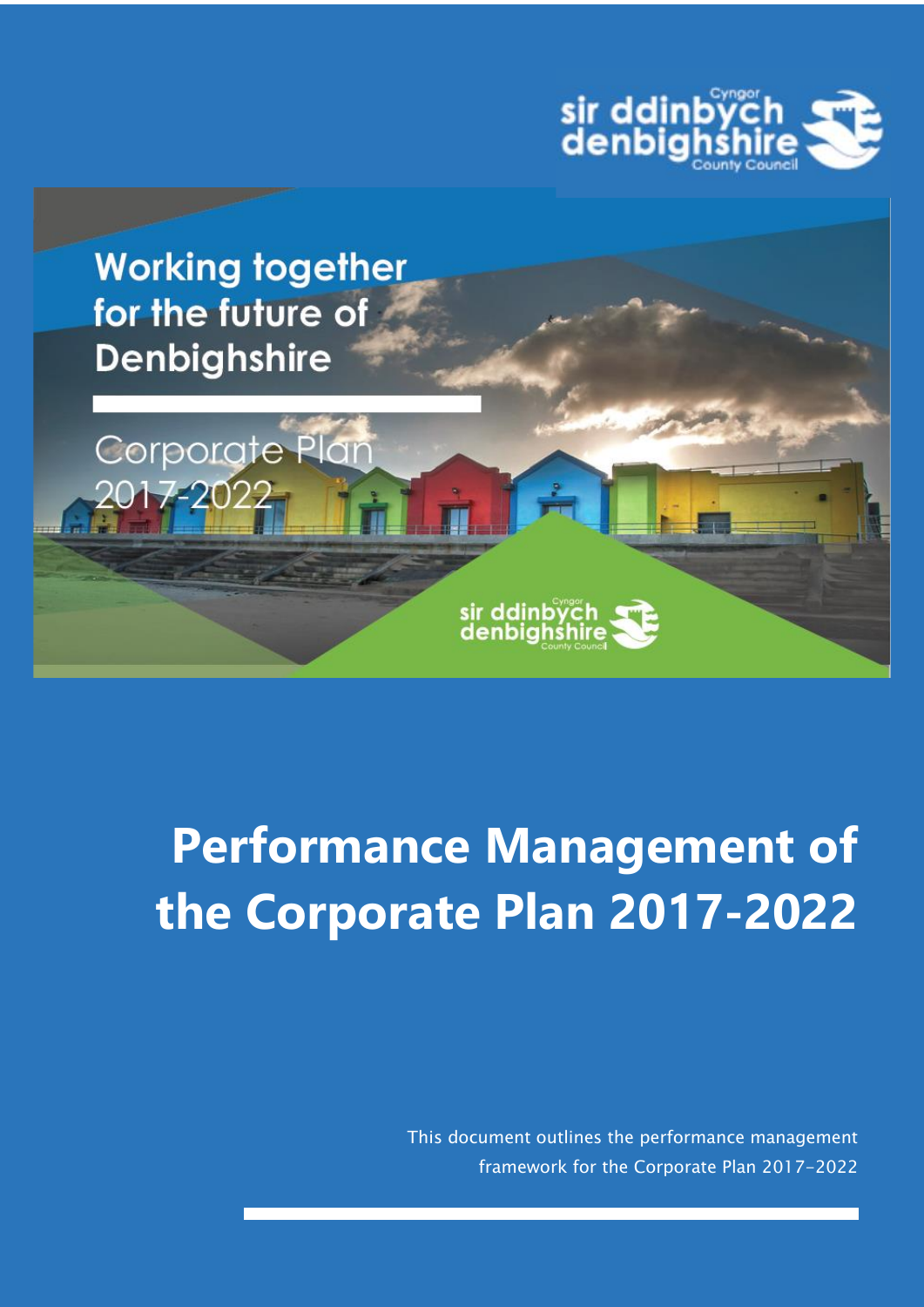# **CONTENTS**

<span id="page-1-0"></span>

| Connected Communities: Communities are connected and have access to goods and services locally, online and    |  |
|---------------------------------------------------------------------------------------------------------------|--|
| Resilient Communities: The council works with people and communities to build independence and resilience  12 |  |
|                                                                                                               |  |
| Young People: A place where younger people will want to live and work and have the skills to do so  18        |  |
|                                                                                                               |  |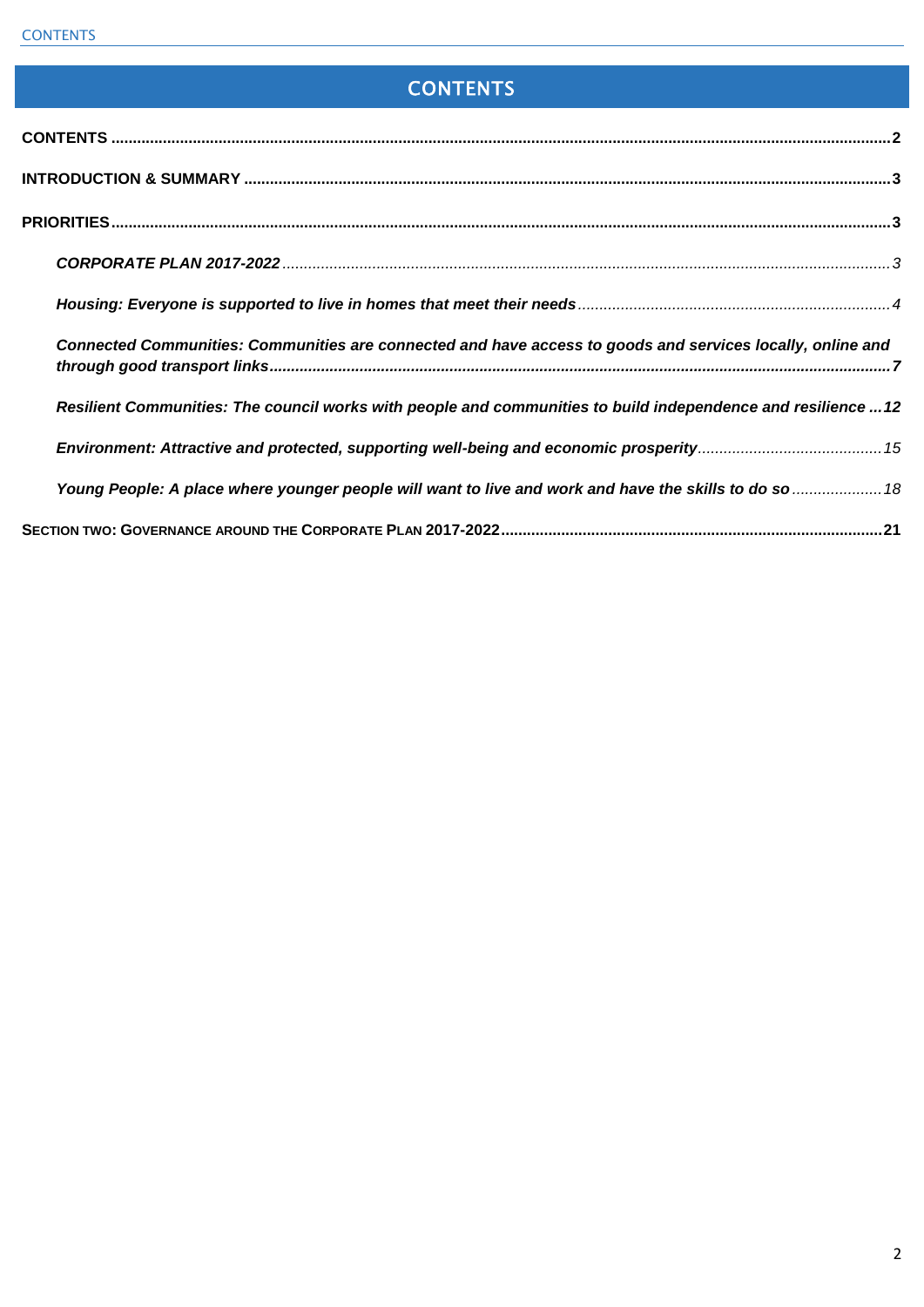## **INTRODUCTION & SUMMARY**

<span id="page-2-0"></span>This document outlines the performance management framework for the Corporate Plan 2017-2022.

There are two sections, with the first section providing a summary of the broad success criteria (Future State) that will be used to evaluate achievement against our objectives, along with a brief indication of elements that will be addressed in order to deliver against the success criteria. It also provides a baseline (Current State) to enable us to assess the progress made between the opening of this plan and its eventual closure.

This section is supported by Appendix A (the Technical Report) that contains detail on the specific indicators that will be used to monitor performance. Collectively they should enable us to evaluate achievement against the success criteria and the overall outcome. Some of these indicators are new, so measurement hasn't yet happened and/or or no baseline exists. Nevertheless the aspirational thresholds are included, so that readers are clear about Denbighshire's level of ambition. Included within this appendix are the projects and initiatives that will comprise the initial phase (or 'tranche') of work in support of delivery against the priorities. A key first task is to scope out these projects to ensure alignment with overall priority objectives.

Section two describes how delivery of the Corporate Plan will be governed, namely via programme boards accountable to CET and Cabinet, and also open to Scrutiny.

## <span id="page-2-1"></span>**PRIORITIES**

This document and the attached technical document details the baseline and aspiration for each priority in the Corporate Plan at its outset.

| <b>Priority:</b> | <b>Housing: Everyone is</b><br>supported to live in<br>homes that meet their needs                                 | <b>Priority:</b> | <b>Resilient Communities: The council</b><br>works with people and communities<br>to build independence and resilience |
|------------------|--------------------------------------------------------------------------------------------------------------------|------------------|------------------------------------------------------------------------------------------------------------------------|
| <b>Priority:</b> | <b>Young People: A place</b><br>where younger people will<br>want to live and work and<br>have the skills to do so | <b>Priority:</b> | <b>Environment: Attractive and</b><br>protected, supporting well-being and<br>economic prosperity                      |
| <b>Priority:</b> | goods and services locally, online and through good transport links                                                |                  | <b>Connected Communities: Communities are connected and have access to</b>                                             |

## <span id="page-2-2"></span>**CORPORATE PLAN 2017-2022**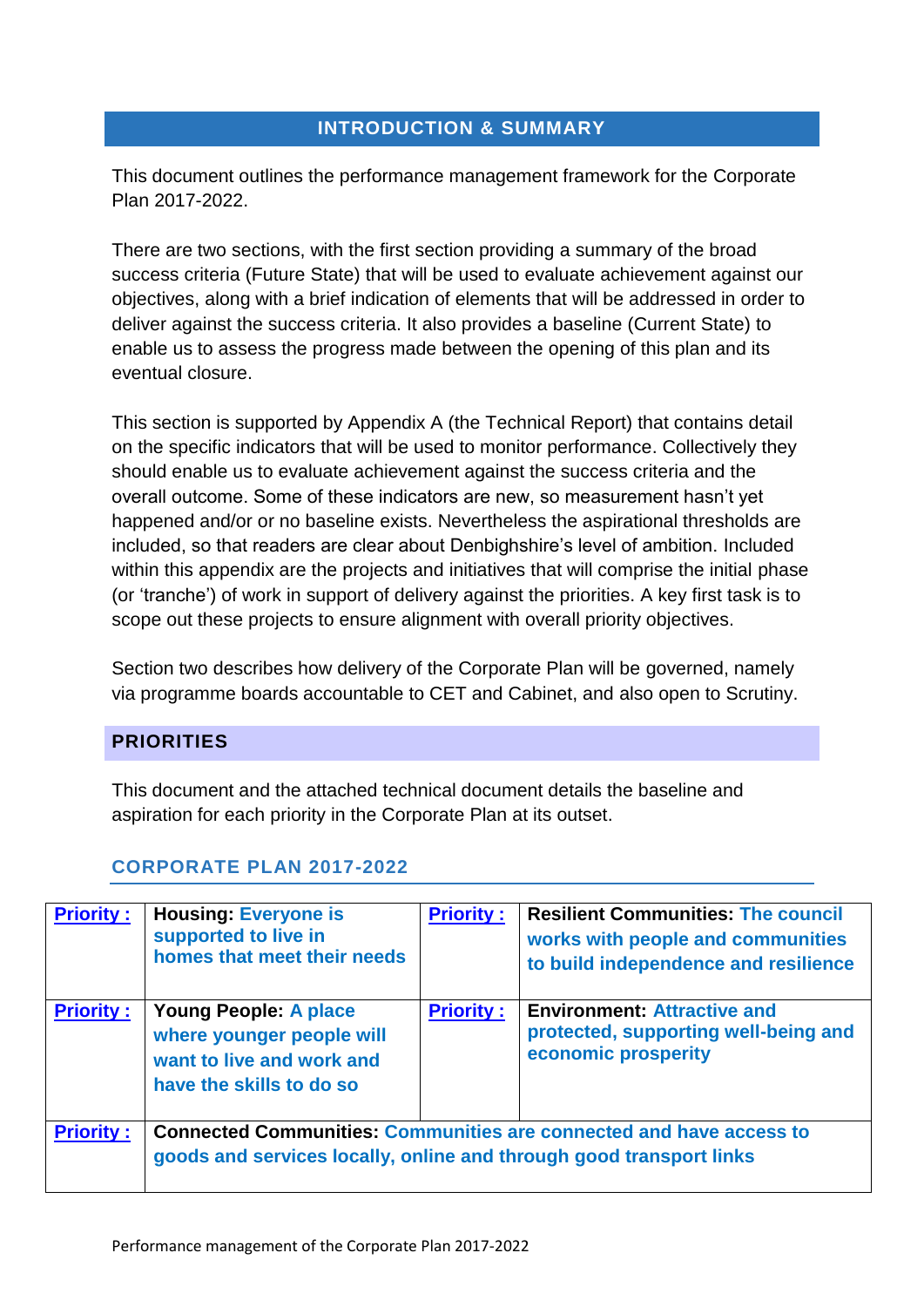## <span id="page-3-0"></span>**Housing: Everyone is supported to live in homes that meet their needs**



It is recognised that there is a need to ensure housing is available to meet the needs of Denbighshire residents and that this is an important factor in retaining or attracting young people to live in the area. During the last Corporate Plan we made a commitment to develop housing availability, and we want to continue to expand on those successes over the course of this new Corporate Plan.

| <b>Current State</b>                                                                                                                                                                                                                                                                                                            | <b>Future State</b>                                                                                                          |
|---------------------------------------------------------------------------------------------------------------------------------------------------------------------------------------------------------------------------------------------------------------------------------------------------------------------------------|------------------------------------------------------------------------------------------------------------------------------|
| 1,194 people were on the SARTH list at<br>Q3 2017-18.                                                                                                                                                                                                                                                                           | There will be 1,000 more homes<br>available within Denbighshire, including:                                                  |
| The Conwy & Denbighshire Wellbeing<br>Assessment highlighted that in the year<br>ending March 2016 only 127 new<br>homes were built Denbighshire, despite<br>Local Development Plans (LDP)<br>predicting a new dwelling requirement<br>of over 400 each year. This suggests a<br>significant under provision of new<br>housing. | 170 additional Council homes;<br>$\bullet$<br>260 additional affordable homes<br>provided by private developers<br>and RSLs. |
| There is lack of good quality housing<br>that is affordable and fit for purpose.                                                                                                                                                                                                                                                |                                                                                                                              |
| Links between the Council, private<br>owners and housing associations could<br>be improved to provide more housing<br>options across the board.                                                                                                                                                                                 |                                                                                                                              |
| The percentage of the population who<br>cannot live independently (aged 18 or<br>over) is higher than the rest of Wales.                                                                                                                                                                                                        | There will be fewer people in residential<br>care through mechanisms including:                                              |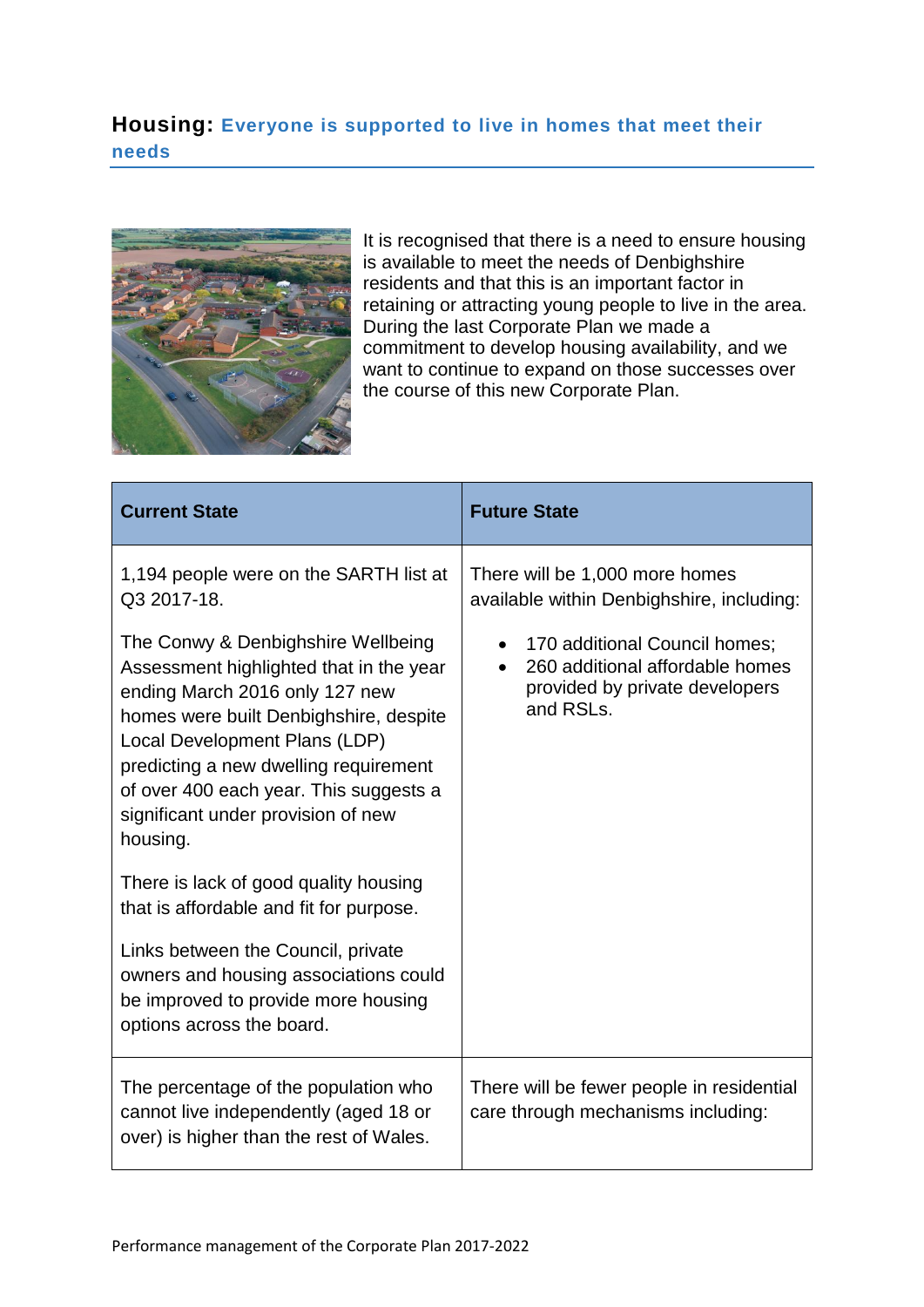| Spend on residential care placements<br>has risen in 2016/17, despite efforts to<br>reduce the extent to which this model of<br>care is used.<br>The average length of time in a<br>residential care home for adults aged 65<br>and over in Denbighshire is currently<br>above the national average.<br>At present there are three Extra Care<br>Facilities in Denbighshire providing 139<br>units/homes in total, but this does not<br>equate to sufficient Extra Care<br>Placements available to meet the<br>increasing needs of older people with<br>support needs. | Over 90 additional Extra Care<br>$\bullet$<br>Homes will be available for residents<br>across Denbighshire (63 in Denbigh<br>& approximately 30 in Ruthin)                                                                                                                  |
|------------------------------------------------------------------------------------------------------------------------------------------------------------------------------------------------------------------------------------------------------------------------------------------------------------------------------------------------------------------------------------------------------------------------------------------------------------------------------------------------------------------------------------------------------------------------|-----------------------------------------------------------------------------------------------------------------------------------------------------------------------------------------------------------------------------------------------------------------------------|
| <b>Community Support Services are</b><br>encountering clients whose physical<br>and learning disabilities are increasingly<br>complex. There is insufficient supported<br>housing to meet their needs.                                                                                                                                                                                                                                                                                                                                                                 | There will be more people living in their<br>own homes for longer (including people<br>with support needs) through<br>mechanisms including:<br>An additional eight Supported<br>Housing Units in central<br>Denbighshire to support adults with<br>low level support needs. |
| There is a lack of affordable housing<br>that retains or attracts young people to<br>live in the area.<br>Links between the Council, private<br>owners and housing associations could<br>be improved to provide more housing                                                                                                                                                                                                                                                                                                                                           | More young people (up to the age of 35)<br>will be able to afford housing through<br>mechanisms including:<br>Mortgage deposit loan schemes;<br>Supporting young people into stable<br>$\bullet$                                                                            |
| options for young people.                                                                                                                                                                                                                                                                                                                                                                                                                                                                                                                                              | tenancies.                                                                                                                                                                                                                                                                  |
| Less than 20% of empty properties<br>were brought back into use in<br>Denbighshire in 2016/17, but<br>Denbighshire has still ranked in the top<br>4 best performing councils in Wales<br>since 2014.                                                                                                                                                                                                                                                                                                                                                                   | 500 empty dwellings will have been<br>returned to occupation and used for<br>housing needs in the area.                                                                                                                                                                     |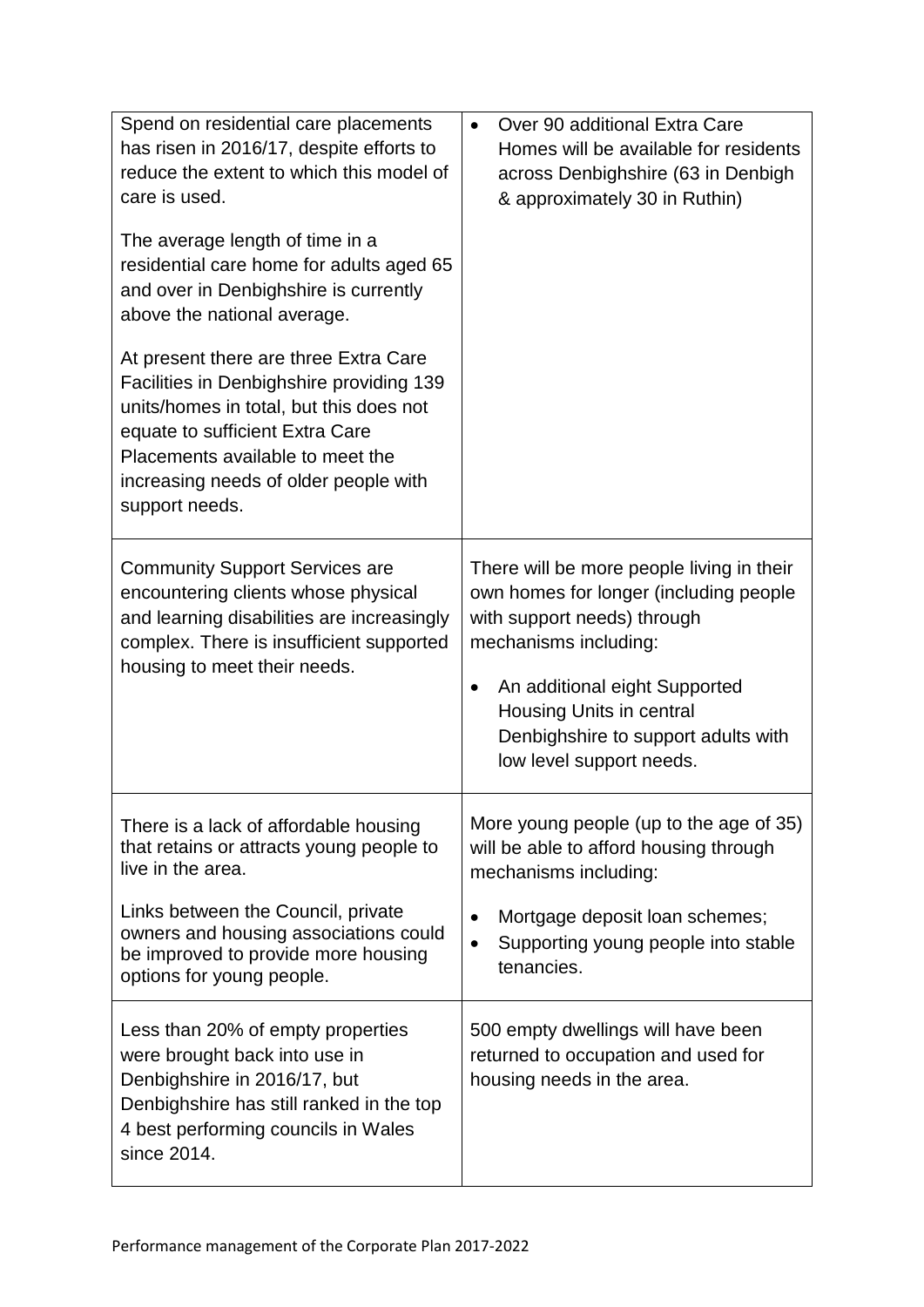| People want to see more empty<br>buildings made available for<br>housing where possible. |  |
|------------------------------------------------------------------------------------------|--|
|------------------------------------------------------------------------------------------|--|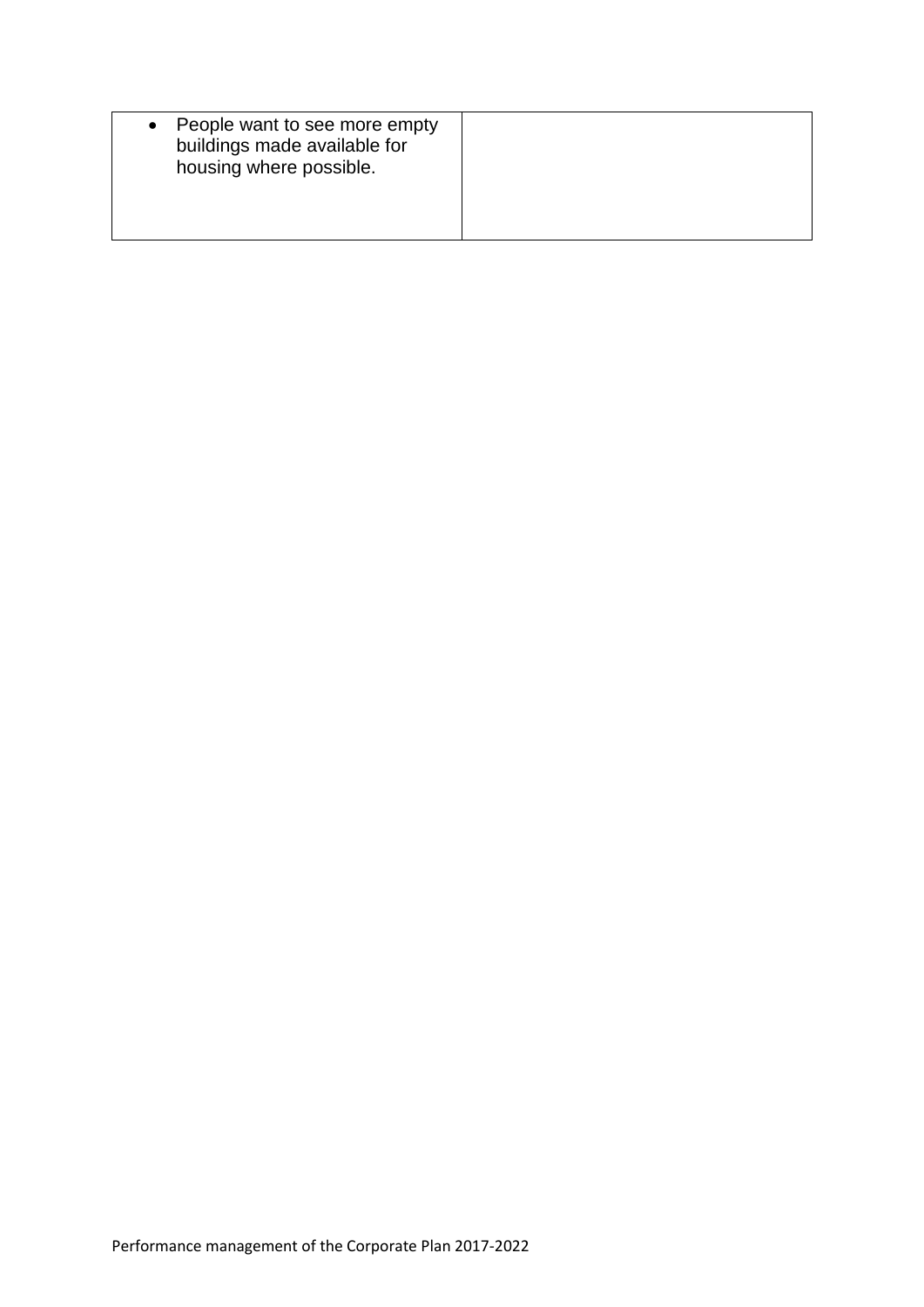<span id="page-6-0"></span>**Connected Communities: Communities are connected and have access to goods and services locally, online and through good transport links** 



Denbighshire understands that access to goods and services is key to maintaining people's independence, however, depending on where you live, this is not always easy. During the course of this new Corporate Plan, Denbighshire will make it a priority to ensure that communities throughout the county are connected and have access to the goods and services they need.

| <b>Current State</b>                                                                                                                                                                                                                                                                                                                                                                                                                                                                                                                                                                                               | <b>Future State</b>                                                                                                                                                                                                                                                                                                                                                                                                                                                                                                                                                                                                  |
|--------------------------------------------------------------------------------------------------------------------------------------------------------------------------------------------------------------------------------------------------------------------------------------------------------------------------------------------------------------------------------------------------------------------------------------------------------------------------------------------------------------------------------------------------------------------------------------------------------------------|----------------------------------------------------------------------------------------------------------------------------------------------------------------------------------------------------------------------------------------------------------------------------------------------------------------------------------------------------------------------------------------------------------------------------------------------------------------------------------------------------------------------------------------------------------------------------------------------------------------------|
| Many residents have no access<br>problems because they are mobile and<br>work/services/education are accessible<br>to them, i.e. they are generally car<br>owners. There are also many people<br>who are mobile and do not own a car<br>but can still access<br>work/services/education because they<br>can walk or cycle, or live near a<br>frequent bus route. There are others<br>who experience mobility and<br>accessibility issues to an extent that<br>travelling to employment, services or<br>work is very challenging.<br>There are some key bus routes in rural<br>areas but buses cannot meet people's | Improved travel connectivity across the<br>county.<br>Those with no access problems<br>$\bullet$<br>will consider private travel less<br>and active travel/public transport<br>more;<br>There is help with mobility issues<br>$\bullet$<br>for those who don't have or who<br>cannot drive;<br>A public travel network has been<br>$\bullet$<br>established that is underpinned<br>by active travel;<br>Improved travel to key areas<br>$\bullet$<br>where transport can support the<br>Growth Bid (Abergele, Prestatyn,<br>St Asaph and Deeside);<br>Non-emergency patient<br>$\bullet$<br>transport, community car |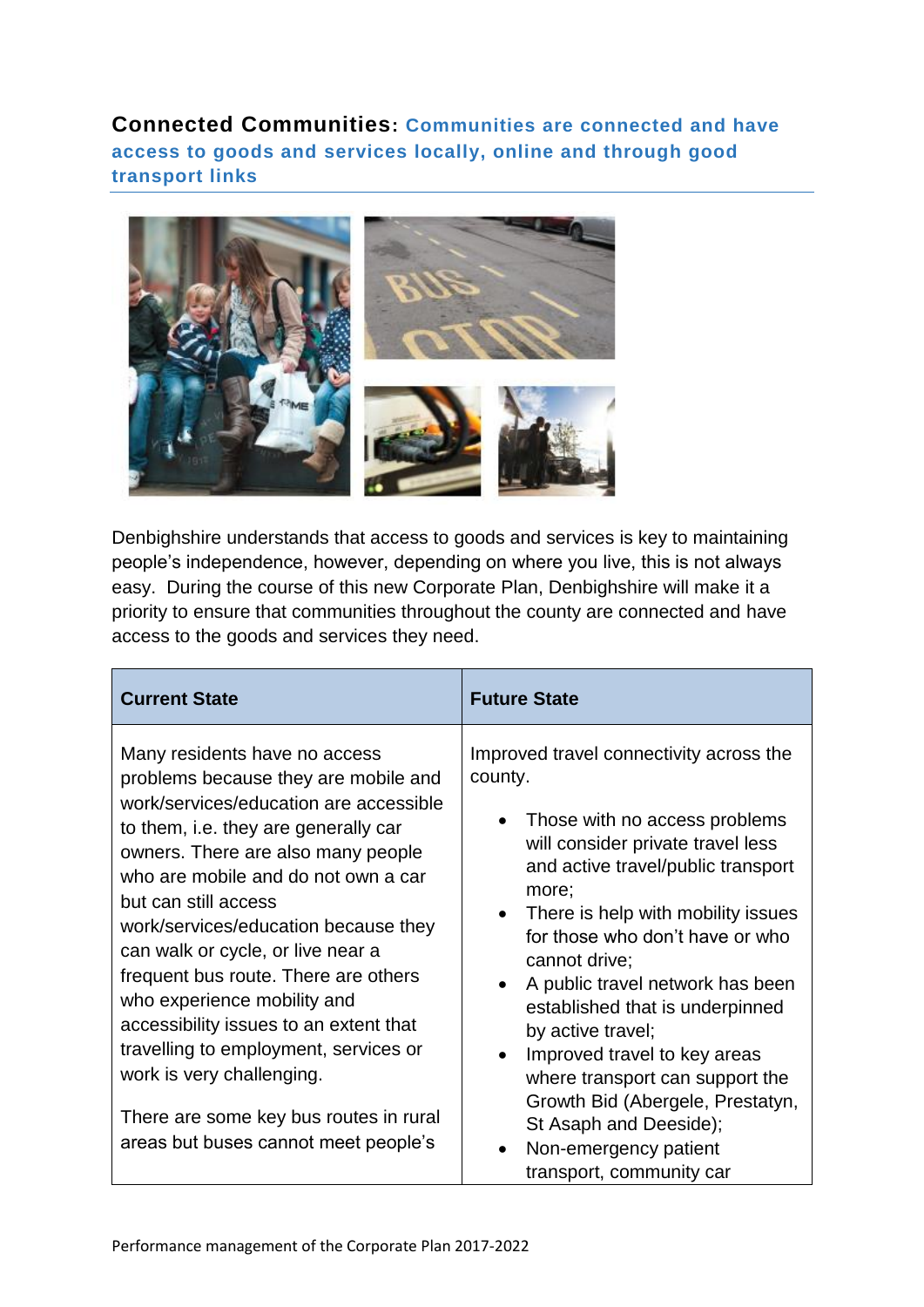| needs to access work, education or<br>services.<br>Access to employment in<br>Deeside/Wrexham areas is via private<br>car only and there is a need for a more<br>frequent service to St Asaph Business<br>Park, Kimnel Bay and Abergele<br>Hospital.<br>Public transport in the north of the<br>county is self-funding and commercially<br>viable, with a network of robust,<br>frequent and accessible buses. Newer<br>vehicles have a good internal<br>environment, including (in some) USB<br>charging points. People in North<br>Denbighshire can more easily get to<br>work or education, retail and public<br>services than those in the south.<br>The local authority is the main funder for<br>rural bus services. There is some<br>community transport in Denbighshire<br>but the number of volunteer drivers has<br>reduced recently and it is difficult to<br>recruit new volunteers.<br>Some towns have poor traffic<br>flow/pedestrian options and we would<br>like to see more people walking/cycling<br>instead of driving. | schemes, and a third tier model<br>will be more flexible and provide<br>more bespoke solutions;<br>Residents can use smart phones<br>$\bullet$<br>to access responsive and<br>bespoke non-emergency patient<br>transport;<br>There will be more effective<br>traffic flow, park and<br>pedestrianised areas in town<br>centres to support regeneration. |
|--------------------------------------------------------------------------------------------------------------------------------------------------------------------------------------------------------------------------------------------------------------------------------------------------------------------------------------------------------------------------------------------------------------------------------------------------------------------------------------------------------------------------------------------------------------------------------------------------------------------------------------------------------------------------------------------------------------------------------------------------------------------------------------------------------------------------------------------------------------------------------------------------------------------------------------------------------------------------------------------------------------------------------------------|---------------------------------------------------------------------------------------------------------------------------------------------------------------------------------------------------------------------------------------------------------------------------------------------------------------------------------------------------------|
| Although under pressure, our current<br>road and bridge infrastructure is<br>acceptable, but will require significant<br>investment just to maintain this<br>standard.                                                                                                                                                                                                                                                                                                                                                                                                                                                                                                                                                                                                                                                                                                                                                                                                                                                                     | Our road and bridge infrastructure<br>continues to be viable because we have<br>continued to invest in it.                                                                                                                                                                                                                                              |
| We currently have poor or no coverage<br>in terms of superfast broadband and<br>mobile network in some areas of<br>Denbighshire, and the roll out of                                                                                                                                                                                                                                                                                                                                                                                                                                                                                                                                                                                                                                                                                                                                                                                                                                                                                       | County-wide superfast broadband and<br>mobile networks, including 4G and 5G.<br>Mechanisms include:                                                                                                                                                                                                                                                     |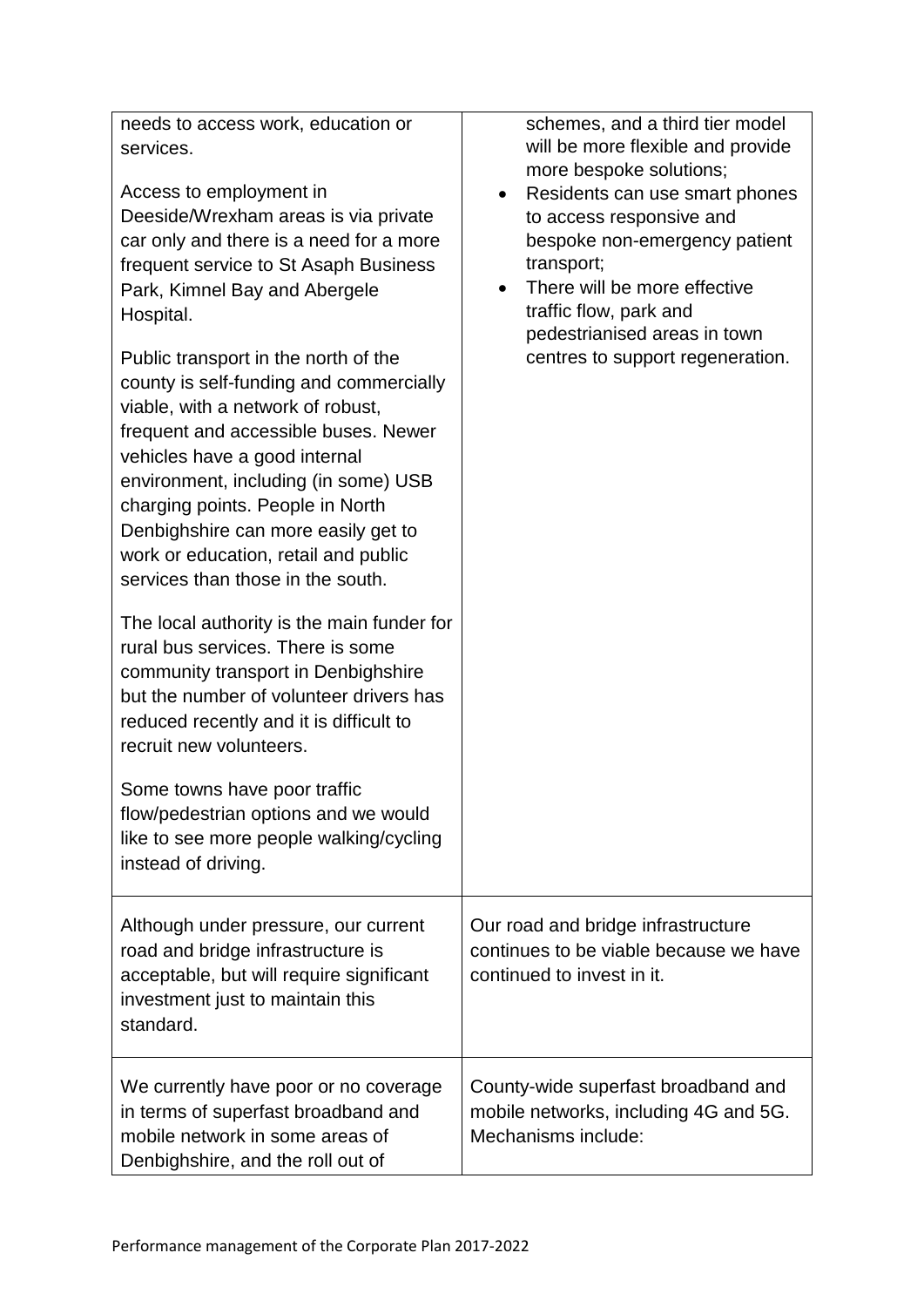superfast and availability of 4G and 5G is expected to continue to lag behind that for Wales and the UK. This affects residents' ability to work, learn, conduct business, manage their online accounts and socialise. It also jeopardises our regional and local economic growth vision.

As at January 2018, 90.4% of Denbighshire has superfast coverage (>30 Mbps). In terms of rank, out of all 650 constituencies in the UK, Vale of Clwyd was 351, Clwyd West ranked as 544 and Clwyd South 498 for the percentage of Superfast Broadband coverage (Over 24 Mbps).

The availability of broadband of 10 Mbps or below is a legal right by 2020 according to the Universal Service Obligation agreed by the UK government. Denbighshire performance is far worse than the UK, 10.1% of premises in Denbighshire had 6.3 Mbps or below in Q4 2017-18.

In February 2015, Ofcom varied the licences of the UK's four mobile networks to commit the operators to providing 90% geographic coverage for 2G (voice only) calls by the end of 2017. In December 2016, Denbighshire had 52.71% geographic coverage.

3G is quickly being superseded in terms of acceptability and usefulness by 4G, and in urban/commercial areas of the UK, by 5G.

32.32% of indoor premises in Denbighshire had mobile 4G signal in December 2017, compared to 34% in Wales and 58% across the UK.

Using public service assets to address gaps in coverage, where possible.

Our ambition is to have, by 2022:

- 100% superfast coverage in Denbighshire (over 30Mbps);
- Zero premises with broadband of 10 Mbps or below;
- 95% 2G geographic (outdoor) signal from all operators from all operators;
- 80% indoor premises with mobile 4G signal;
- 80% mobile 4G road signal:
- We would like to see at least one 5G site in Denbighshire by 2019 (this is ambitious)\*.

\*5G is being trialled now and currently no Universal Service Commitments are in place. The focus of implementation is on areas with significant commercial benefits.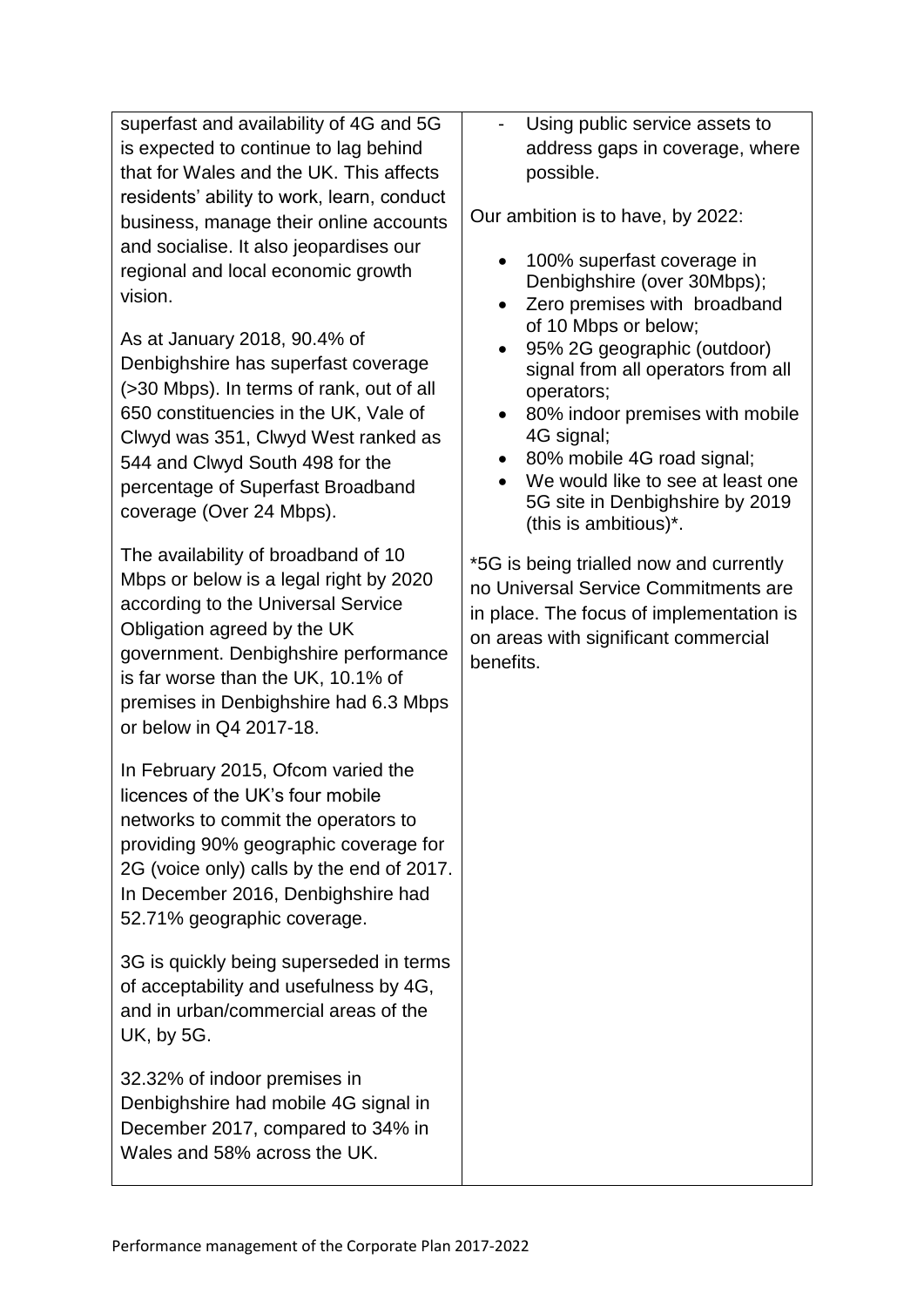| 4G road (A and B roads) signal in<br>Denbighshire is also extremely low:<br>14.72% mobile 4G road signal in<br>December 2017, compared to 53% in<br>Wales and 68% across the UK.                                                                                                                                                                                                                                                                                                                                                                                                                                                                                    |                                                                                                                                                                                                                                                                                                          |
|---------------------------------------------------------------------------------------------------------------------------------------------------------------------------------------------------------------------------------------------------------------------------------------------------------------------------------------------------------------------------------------------------------------------------------------------------------------------------------------------------------------------------------------------------------------------------------------------------------------------------------------------------------------------|----------------------------------------------------------------------------------------------------------------------------------------------------------------------------------------------------------------------------------------------------------------------------------------------------------|
| The percentage of transactions<br>undertaken via the web, compared to<br>the total number of transactions<br>undertaken using all access channels in<br>Denbighshire was 47% in Q3 2017. This<br>is a cheaper way to deliver a service,<br>and is also more convenient for many<br>customers.                                                                                                                                                                                                                                                                                                                                                                       | There will be an increasing proportion of<br>information and services with an online<br>option and more Council transactions<br>taking place on line.                                                                                                                                                    |
| More and more organisations are<br>moving to online platforms (some solely<br>online like Universal Credit). However,<br>not all customers are able to access<br>successfully, either due to digital access<br>and/or digital literacy.<br>There is a high likelihood of digital<br>exclusion in Denbighshire either due to<br>digital access (because of our poor<br>broadband and mobile coverage) or<br>digital literacy issues. Literacy issues<br>are particularly prominent among older<br>people, those with a slightly higher<br>proportion of people with disabilities,<br>people on low incomes, and people with<br>lower level education/qualifications. | All residents skilled and confident in<br>accessing goods and services online.<br>Those most likely to be digitally<br>excluded are offered training and<br>support to improve their digital access<br>skills.<br>Digital literacy in financial products and<br>services is a priority area for support. |
| People told us that events are important<br>to them, either as attendees or as<br>organisers.<br>Attending and organising events<br>supports people's well-being and the<br>county's economic prosperity.<br>Many locations where Denbighshire<br>County Council host events require                                                                                                                                                                                                                                                                                                                                                                                | An increased number of events will be<br>staged in the county.<br>Improved infrastructure will be in place<br>that will make it cheaper and easier to<br>hold events, such as installing better<br>fixed solutions (pop up power, etc.);                                                                 |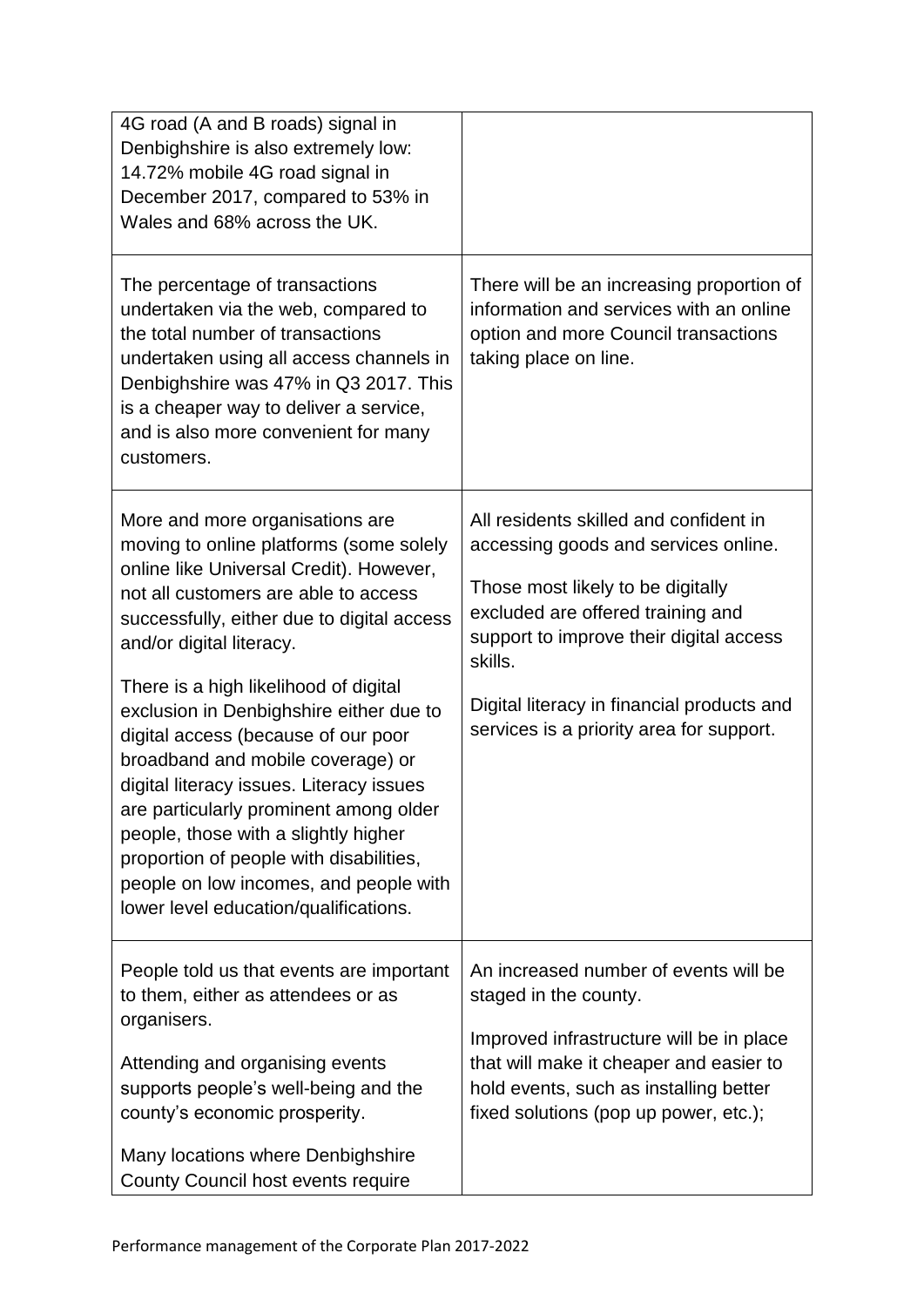| better infrastructure. The events arena                                                                                               | Improved Wi-Fi/mobile coverage,             |
|---------------------------------------------------------------------------------------------------------------------------------------|---------------------------------------------|
| is an example. Individual event set-up                                                                                                | charging points or travel connectivity will |
| costs are high because the                                                                                                            | help communities organise events.           |
| infrastructure to support the event is                                                                                                |                                             |
| hired in for each event, e.g. power,                                                                                                  |                                             |
| venue deposits, weather protection, etc.                                                                                              |                                             |
| It is currently less appealing to run more<br>events in Denbighshire for event<br>promoters and providers due to the set<br>up costs. |                                             |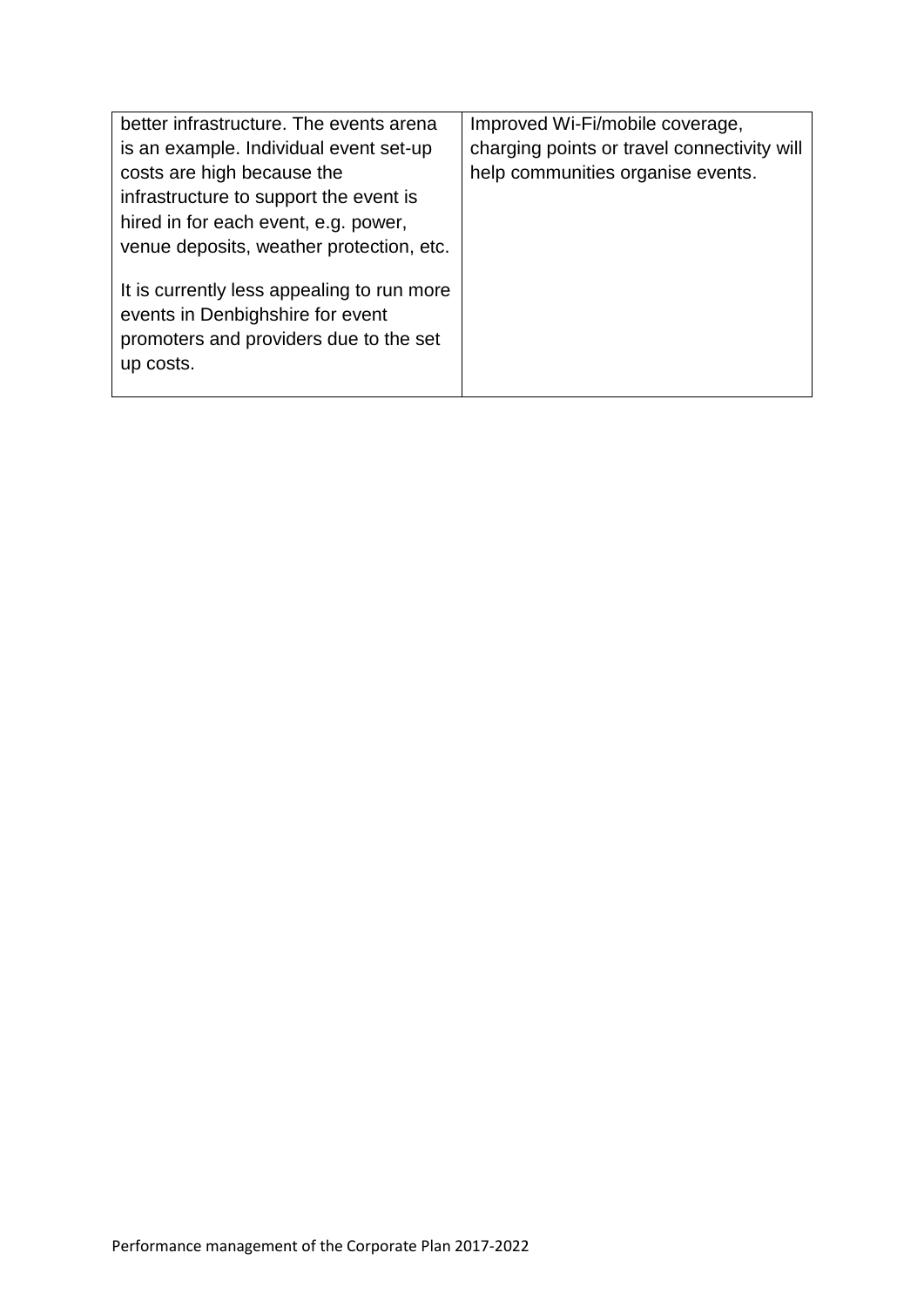<span id="page-11-0"></span>Resilient Communities**: The council works with people and communities to build independence and resilience**



In Denbighshire we aim to promote people's health and well-being and encourage them to remain as independent as possible. In order to do this, we need to work with everyone in the community, to ensure that there are strong support networks in place and ensure people have more involvement in decisions affecting their future wellbeing. At the same time, we will continue to make sure that people at risk of abuse or exploitation are safeguarded.

| <b>Current State</b>                                                                                                                                                            | <b>Future State</b>                                                                                                                                                                                                                                                                                |
|---------------------------------------------------------------------------------------------------------------------------------------------------------------------------------|----------------------------------------------------------------------------------------------------------------------------------------------------------------------------------------------------------------------------------------------------------------------------------------------------|
| There is much community capacity,<br>valued community assets, and people<br>feel able to make a valuable<br>contribution to their communities when<br>given the tools to do so. | Community groups will be thriving, with<br>practical advice and support available<br>to help them be effective.<br>The Community Planning website will<br>be available to support good practise in<br>terms of planning, engagement,<br>alignment with public sector strategic<br>objectives, etc. |
| People want to easily access<br>information that supports their<br>independence and resilience.                                                                                 | People will be more resilient and<br>independent because they have<br>access to good information that will<br>help them. Dewis Cymru will be<br>developed to support this aim.                                                                                                                     |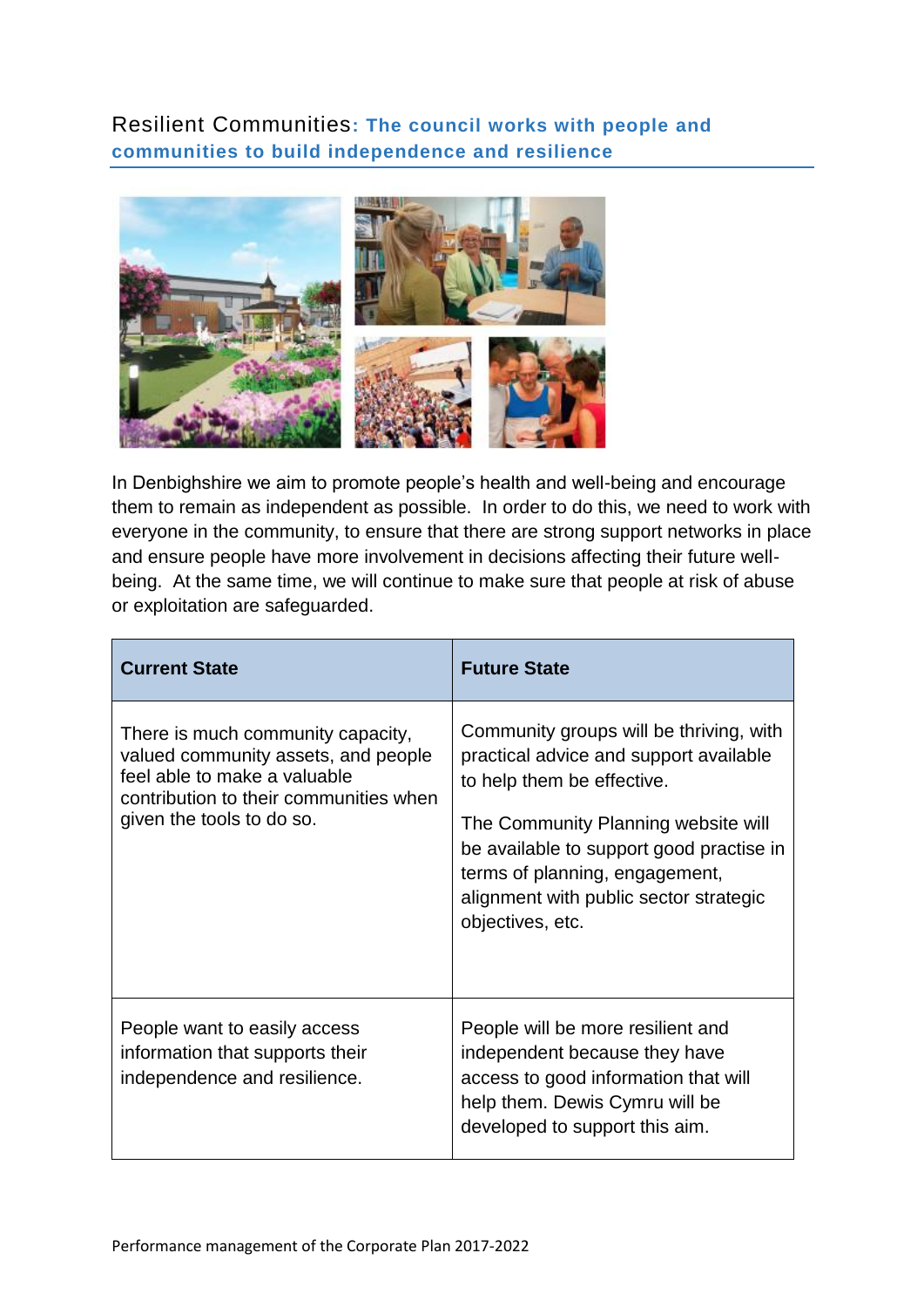| People wish to be more involved in<br>shaping and improving services.<br>Ongoing and meaningful engagement<br>is important but people feel DCC could<br>improve on how it involves, listens to,<br>and works with communities.                                                                                                                                                                                                         | Residents will feel informed and<br>empowered to influence services. In<br>place will be:<br>A citizen's panel;<br>An engagement portal to<br>manage new pieces of<br>consultation, make consultation<br>feedback mandatory, and<br>enable residents to express<br>preferences according to<br>consultations they'd be<br>interested in;<br>An engagement toolkit to<br>support best practise. |
|----------------------------------------------------------------------------------------------------------------------------------------------------------------------------------------------------------------------------------------------------------------------------------------------------------------------------------------------------------------------------------------------------------------------------------------|------------------------------------------------------------------------------------------------------------------------------------------------------------------------------------------------------------------------------------------------------------------------------------------------------------------------------------------------------------------------------------------------|
| For many years it's been recognised<br>that domestic abuse tends to be<br>under reported. The latest data has<br>shown an increase in the number of<br>incidents reported, and an increase<br>in the number of repeat victims.<br>Domestic abuse is a key community<br>safety concern affecting hundreds of<br>people in the county each year - not<br>just victims but their families too.                                            | Everyone will feel safer in their<br>communities, particularly those<br>suffering the consequences of<br>domestic abuse.                                                                                                                                                                                                                                                                       |
| The numbers of people providing<br>unpaid care is increasing and is<br>expected to continue to do so, and this<br>care is increasingly provided by those<br>over the age of 65.<br>Breakdown of carer support is a key<br>trigger for the person being cared for<br>requiring more formal packages of<br>care, including residential care.<br>Housing that is adaptable can enable<br>people to stay in their own homes for<br>longer. | People will be able to live in their own<br>homes for longer. There will be:<br>Greater support for carers to<br>enable them to sustain their<br>carer roles;<br>More flexible housing that is<br>able to accommodate to<br>people's changing needs;<br>Measures to help prevent<br>loneliness and isolation that can<br>lead to greater care demands.                                         |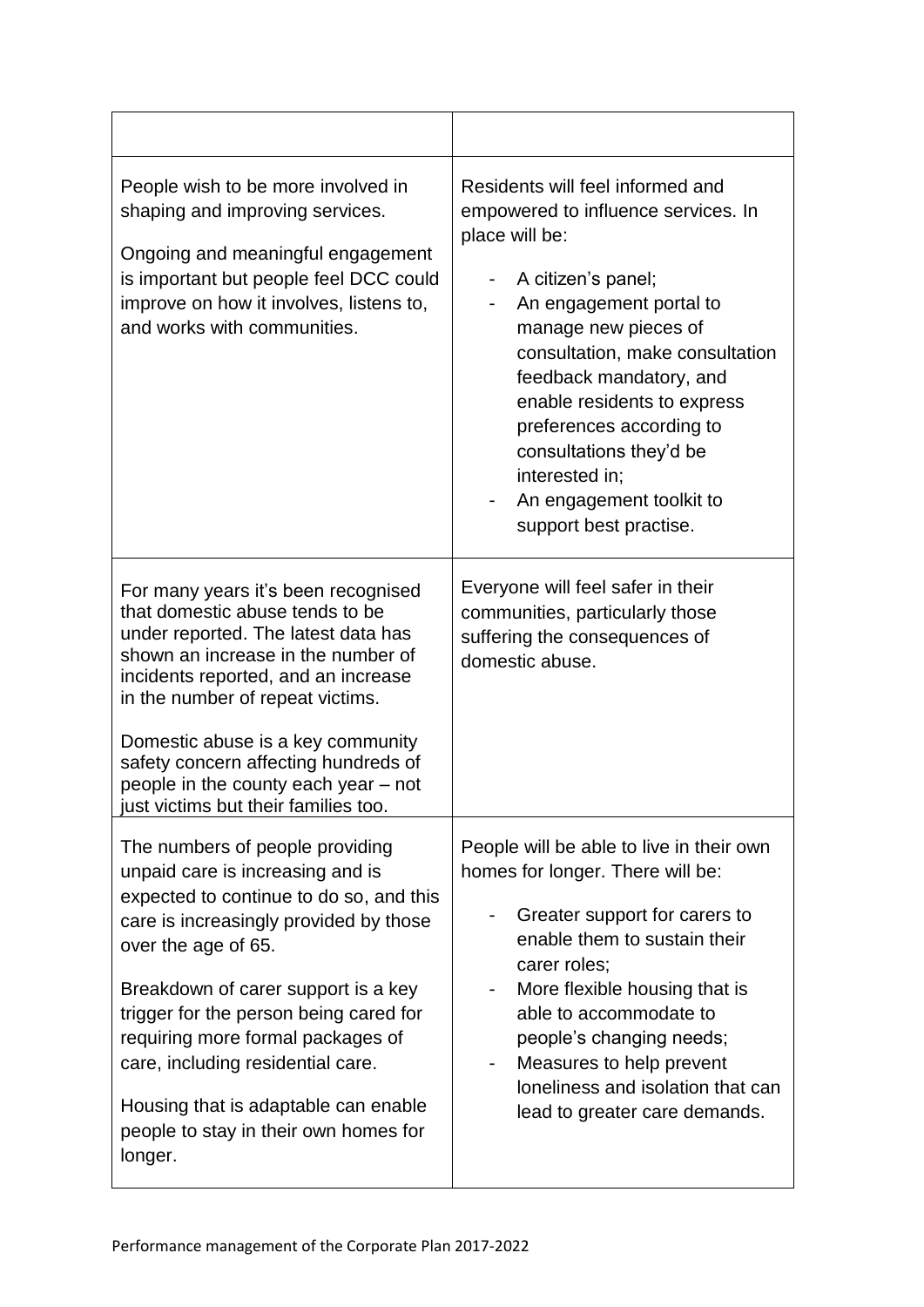| Health and social care services need                                                                                          | Vulnerable people receive more       |
|-------------------------------------------------------------------------------------------------------------------------------|--------------------------------------|
| to be more integrated and include a                                                                                           | effective support from public sector |
| focus on prevention.                                                                                                          | organisations.                       |
| There's an appetite to realise the<br>potential of new technology to enable<br>services to be delivered within<br>localities. |                                      |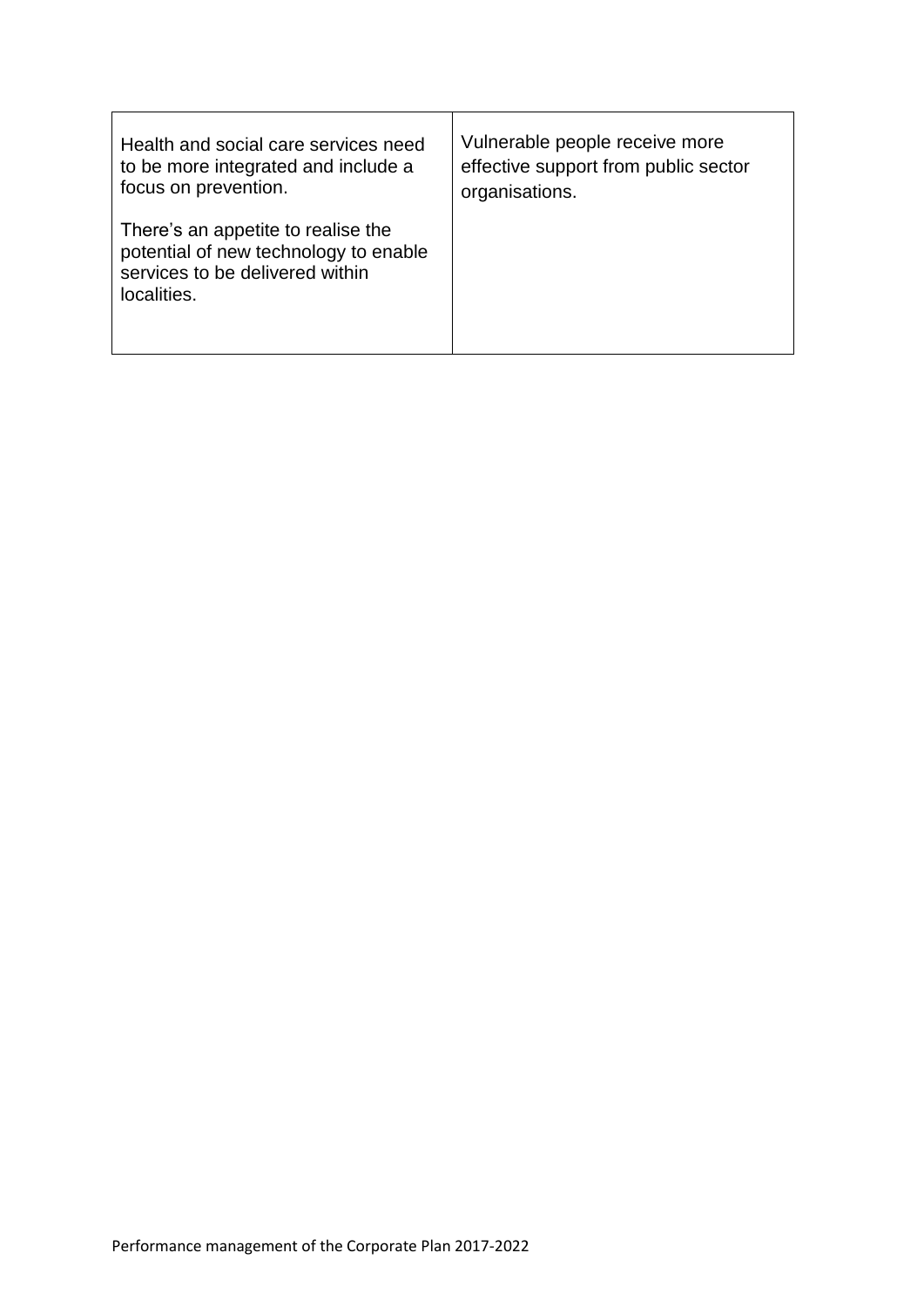<span id="page-14-0"></span>**Environment: Attractive and protected, supporting well-being and economic prosperity** 



Denbighshire aims to ensure that the environment is both attractive and protected, but also supports community well-being and economic prosperity. To achieve this we will reduce our carbon impact and increase the use of renewables throughout the county. We also plan to increase the biodiversity value of the county by protecting vulnerable species and habitats for the benefit of both wildlife and people who live and visit Denbighshire. Alongside this, Denbighshire aims to raise the profile of the county as a place to hold outdoor events that capitalise on our unique environment.

| <b>Current State</b>                                                                                                                                                                                                                                                             | <b>Future State</b>                                                                              |
|----------------------------------------------------------------------------------------------------------------------------------------------------------------------------------------------------------------------------------------------------------------------------------|--------------------------------------------------------------------------------------------------|
| Only 46% of council homes have at<br>least a 'C' energy efficiency rating – the<br>rest have lower energy efficiency<br>ratings. This impacts not just on the<br>environment, but also on household fuel<br>costs.                                                               | All existing and acquired council homes<br>will have at least a 'C' energy efficiency<br>rating. |
| No new council housing has been built<br>recently, but there is now opportunity to<br>$do$ so and $-$ with it $-$ opportunity to have<br>an ambitious energy specification.                                                                                                      | All our new council housing built will<br>achieve an 'Excellent' energy rating.                  |
| The numbers of black grouse, little<br>terns, adders, sand lizards & bees are<br>considered of particular importance due<br>to a combination of their small or<br>declining populations, limited range, and<br>also because they tend to be indicative<br>of healthy ecosystems. | There will be growing numbers of black<br>grouse, little terns, adders, sand lizards<br>& bees.  |

Performance management of the Corporate Plan 2017-2022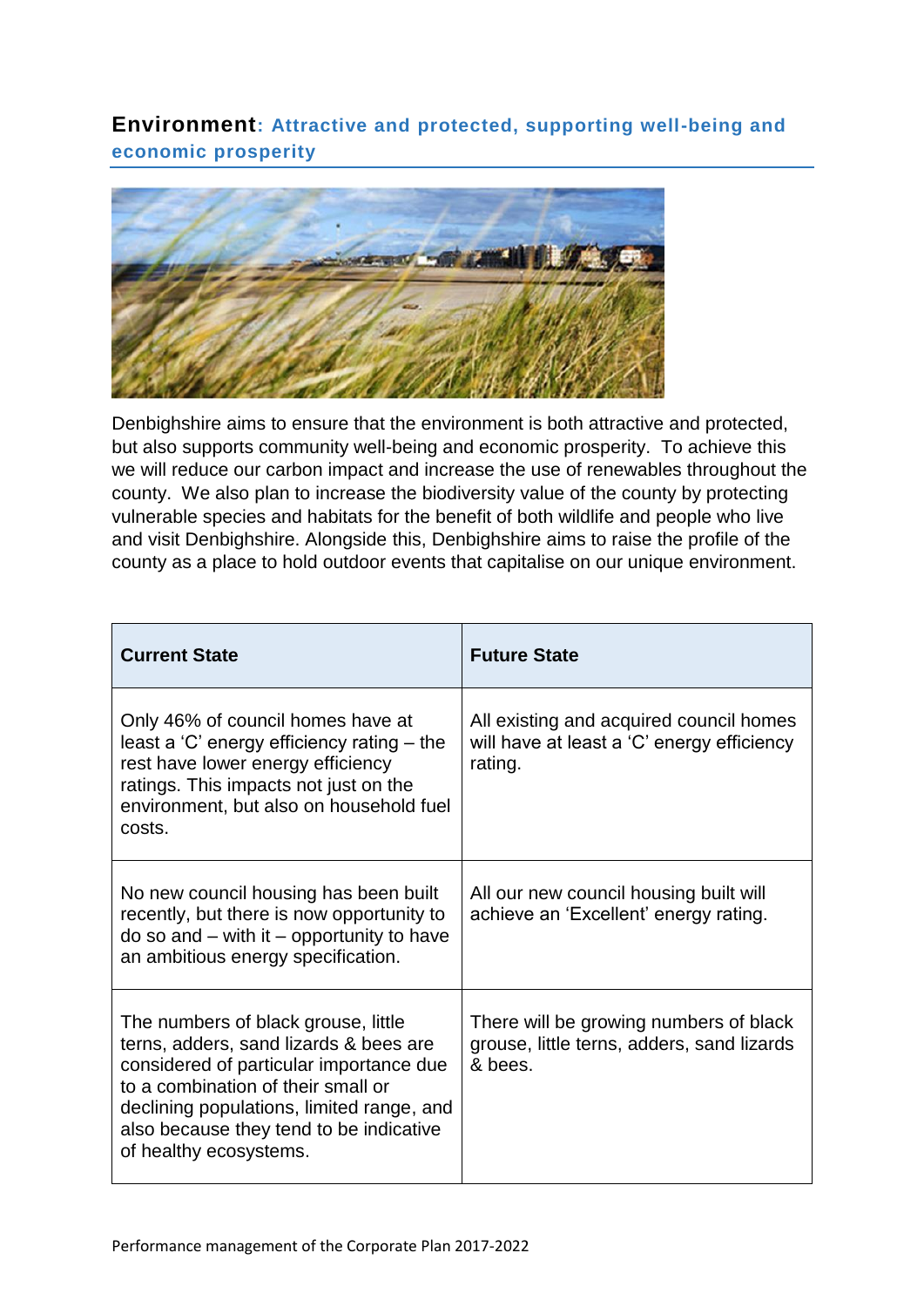| The tree canopy coverage in Rhyl and<br>Upper Denbigh is among the lowest in<br>Wales.                                                                                                                                                                                                                                                                                                                                                              | There will 18,000 more trees across<br>Rhyl and Denbigh                                                                                                                                                                                                                                                                                                                                                                                                                                                                                                                                                                                                                                                                                                                                     |  |
|-----------------------------------------------------------------------------------------------------------------------------------------------------------------------------------------------------------------------------------------------------------------------------------------------------------------------------------------------------------------------------------------------------------------------------------------------------|---------------------------------------------------------------------------------------------------------------------------------------------------------------------------------------------------------------------------------------------------------------------------------------------------------------------------------------------------------------------------------------------------------------------------------------------------------------------------------------------------------------------------------------------------------------------------------------------------------------------------------------------------------------------------------------------------------------------------------------------------------------------------------------------|--|
| Over 9,000 properties in Denbighshire<br>are at sufficient risk of flooding that a<br>scheme has been developed to address<br>the risk. All require significant capital<br>investment to deliver (subject to<br>approved funding), but could be match-<br>funded from the Welsh Government<br>(WG).<br>£5 million has been committed to the<br>East Rhyl Flood Defence Scheme,<br>which is already underway and due for<br>completion in July 2020. | 500 properties will have benefitted from<br>a reduced risk of flooding through the<br>Rhyl East scheme.<br>Other flood schemes will have been<br>delivered, dependent on resources, but<br>possibly including:<br>Barkby Beach to Point of Ayr<br>$\bullet$<br><b>Coastal Risk Management</b><br><b>Strategy</b><br><b>Rhyl Yacht Club Wall</b><br>$\bullet$<br><b>Replacement Scheme</b><br>Glascoed Road, St Asaph Flood<br>$\bullet$<br><b>Risk Management Scheme</b><br>Dyserth Flood Risk Management<br>Scheme<br><b>Llanbedr DC Flood Risk</b><br>$\bullet$<br><b>Management Scheme</b><br>Heol Esgob, St Asaph Flood Risk<br>$\bullet$<br><b>Management Scheme</b><br>Ffordd Derwen, Rhyl Drainage<br>٠<br>Study<br><b>Rhyl Central Coastal Defence</b><br><b>Improvement Scheme</b> |  |
| There's an expectation (especially<br>among young people) that in the future<br>green energy will be the main source of<br>energy due to opportunities afforded by<br>technological advances and the climate<br>impact of fossil fuels.                                                                                                                                                                                                             | Renewable energy provision across the<br>county has increased.                                                                                                                                                                                                                                                                                                                                                                                                                                                                                                                                                                                                                                                                                                                              |  |
| The Climate Change Strategy for Wales<br>sets a 3% target reduction in carbon<br>output each year.                                                                                                                                                                                                                                                                                                                                                  | Carbon emissions from Council assets<br>have reduced by at least 15% by 2022                                                                                                                                                                                                                                                                                                                                                                                                                                                                                                                                                                                                                                                                                                                |  |
| People feel there is untapped potential<br>to see more tourism/leisure spend in the                                                                                                                                                                                                                                                                                                                                                                 | The county has a higher profile as a<br>location to visit, so that we can                                                                                                                                                                                                                                                                                                                                                                                                                                                                                                                                                                                                                                                                                                                   |  |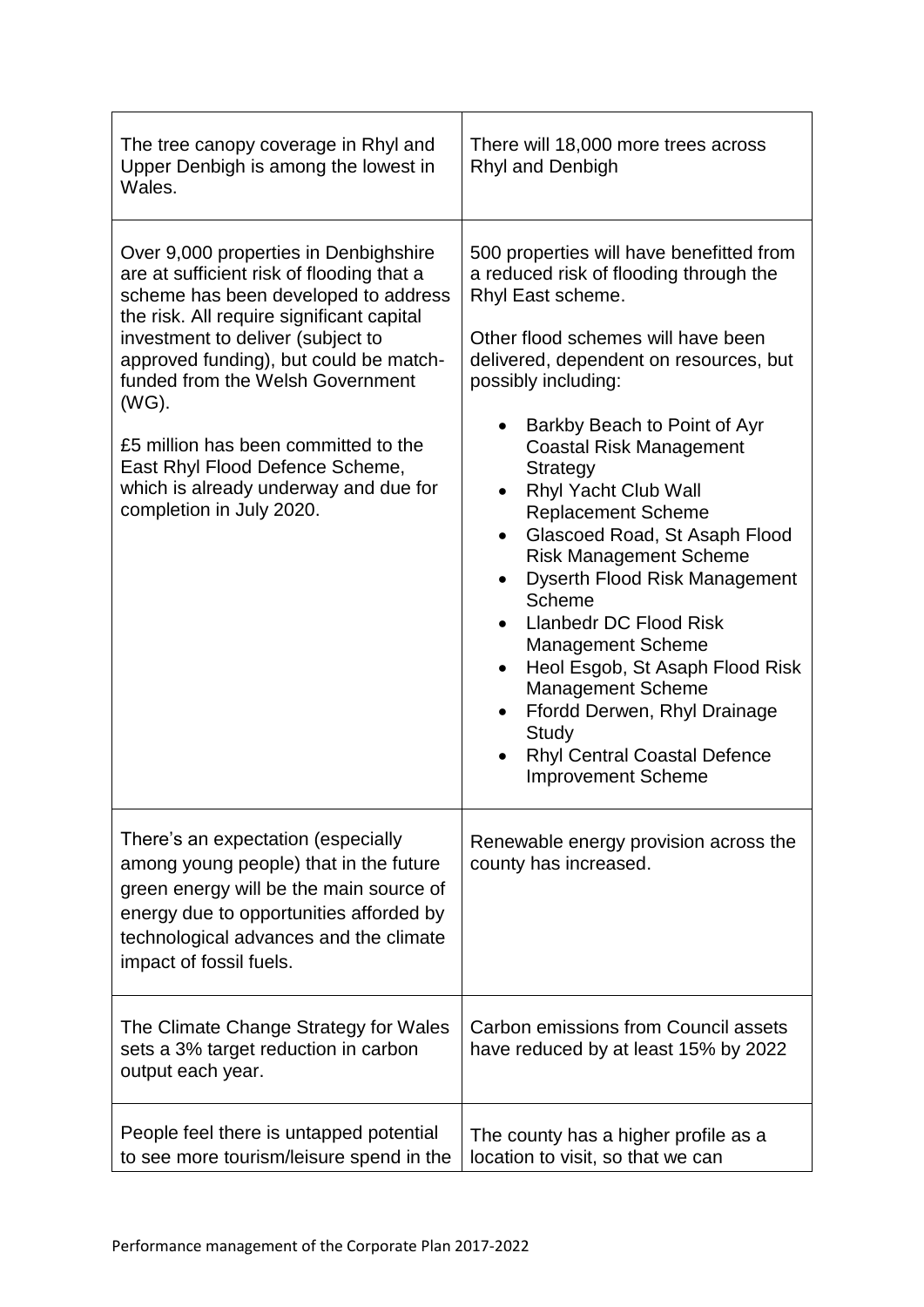| county, due to its attractive                                                    | capitalise on Denbighshire's economic         |
|----------------------------------------------------------------------------------|-----------------------------------------------|
| environment, heritage in the area, and                                           | potential.                                    |
| the potential to hold more community<br>(and larger scale) events in the county, | Tourism spend in the county has<br>increased. |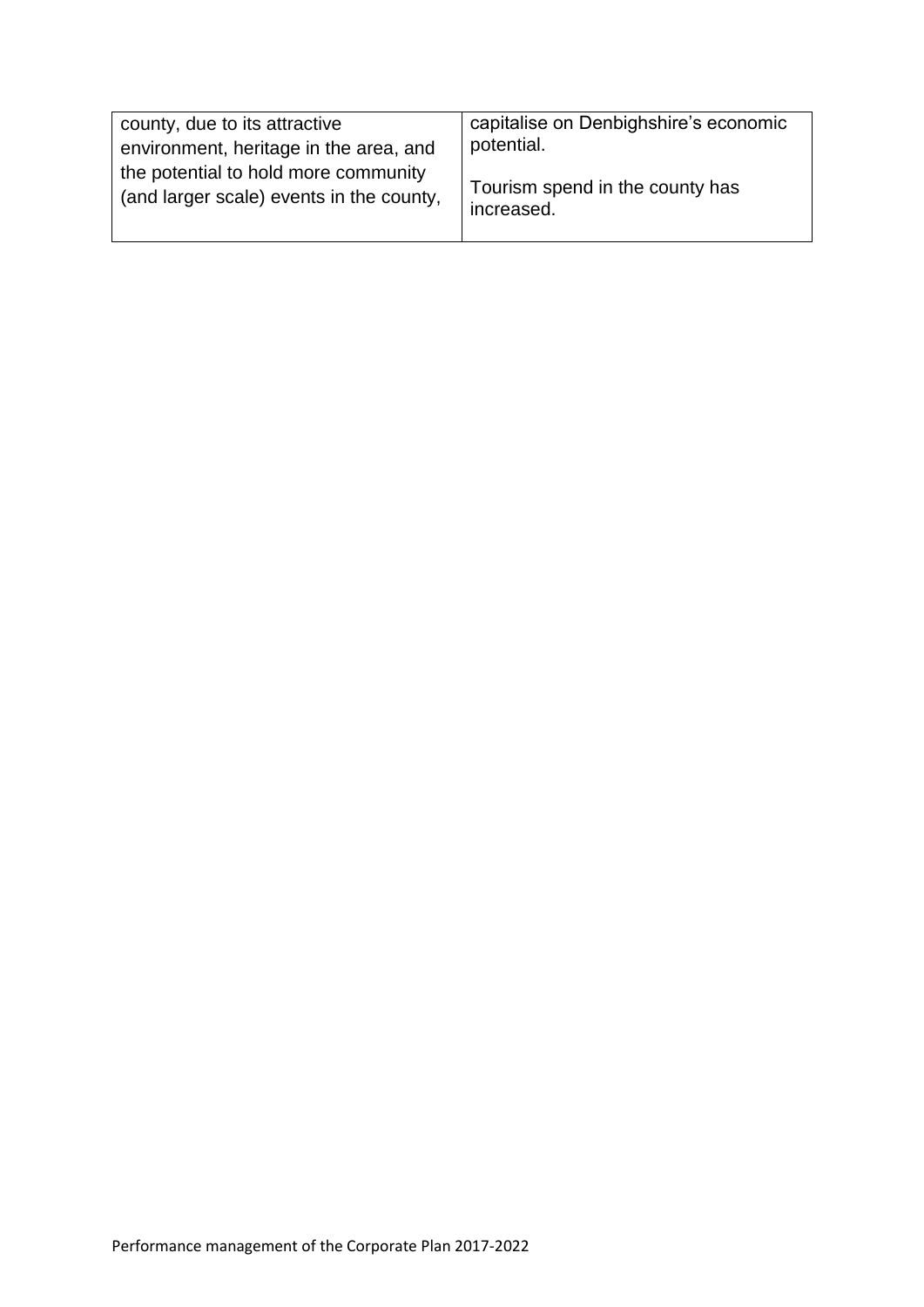## <span id="page-17-0"></span>**Young People: A place where younger people will want to live and work and have the skills to do so**



We want Denbighshire to be a place where young people can and want to flourish. To do this there must be excellent education provision working alongside a strong employment offer for all, focusing on skills for work and skills for life. We also know that physical and emotional well-being from an early age is important, preventing problems occurring later in life. We want to make sure that we give young people the best start in life, and will work with our partners, schools and businesses to make this happen.

| <b>Current State</b>                                                                                                                                                                                                                                                                                                       | <b>Future State</b>                                                                                                                                                                                                                                                           |
|----------------------------------------------------------------------------------------------------------------------------------------------------------------------------------------------------------------------------------------------------------------------------------------------------------------------------|-------------------------------------------------------------------------------------------------------------------------------------------------------------------------------------------------------------------------------------------------------------------------------|
| Based on attainment in Summer 2017,<br>89% of pupils achieved the expected<br>standard (Level 4, Key Stage 2) at the<br>end of primary school. 50% achieved 5<br>GSCEs A*-C (Level 2 Key Stage 4),<br>including English or Welsh (1 <sup>st</sup><br>language) and Maths, at the end of<br>secondary school. A gap of 39%. | All young people are being supported to<br>achieve their potential. We would<br>expect to see a reduction in the number<br>of pupils not achieving the expected<br>standard at the end of secondary where<br>they did achieve the expected standard<br>at the end of primary. |
| 22 schools provide education through<br>buildings in condition categories C & D.                                                                                                                                                                                                                                           | Review education provision in Denbigh,<br>Rhyl and Llangollen under the 21 <sup>st</sup><br>Century Schools programme.                                                                                                                                                        |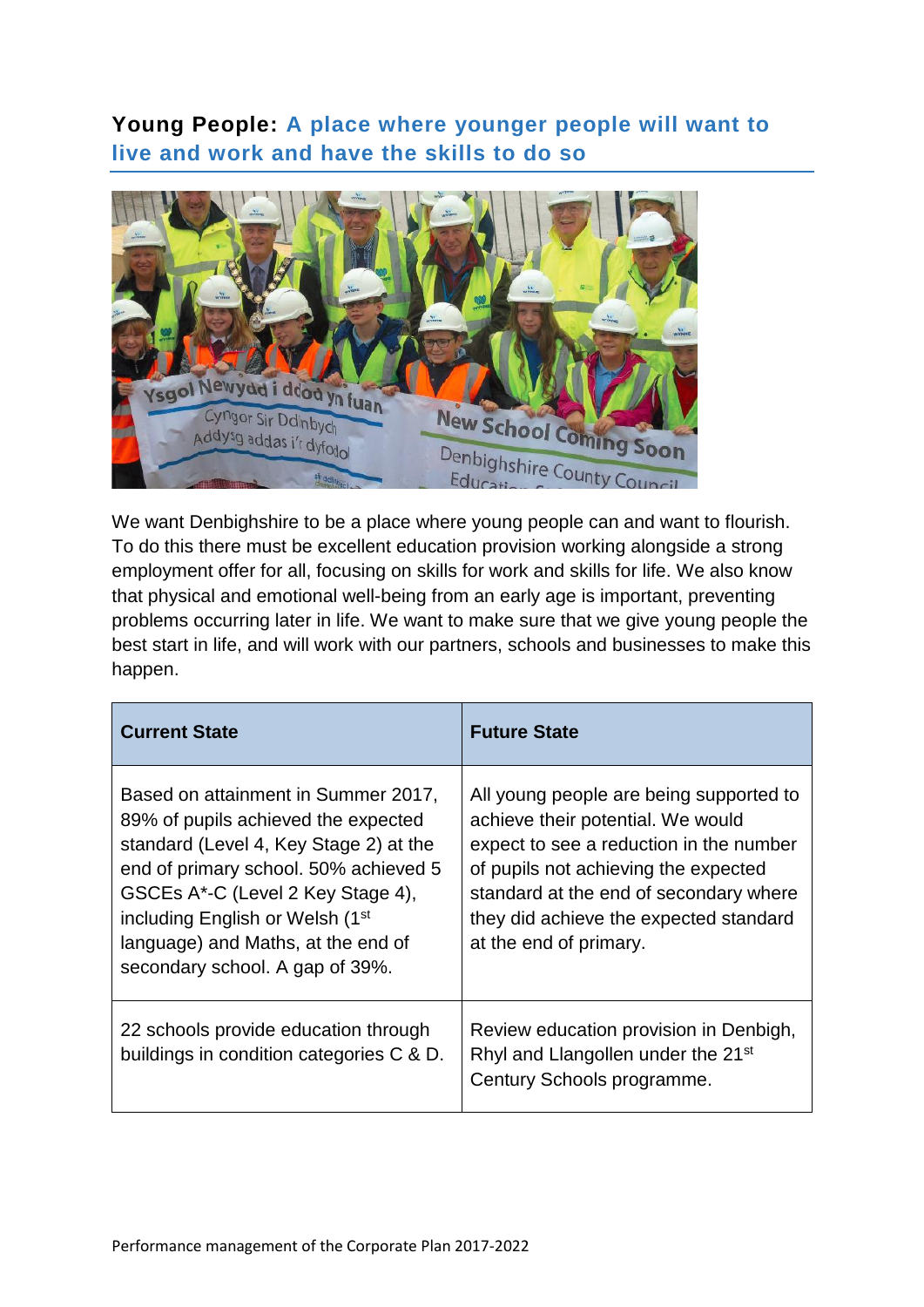| Young people don't feel they are<br>sufficiently aware of some key practical<br>topics, ranging from understanding<br>mortgages, paying taxes, managing<br>household finances, to also<br>understanding how to support their own<br>mental well-being.<br>A great deal of work is being<br>undertaken on the well-being agenda,<br>but it could be better targeted and<br>coordinated. | Young people are resilient and have the<br>right skills to thrive, including practical,<br>financial and emotional skills.                                                                          |
|----------------------------------------------------------------------------------------------------------------------------------------------------------------------------------------------------------------------------------------------------------------------------------------------------------------------------------------------------------------------------------------|-----------------------------------------------------------------------------------------------------------------------------------------------------------------------------------------------------|
| There are a number of programmes<br>available to support parenting in the<br>county, but the council does not have a<br>coordinated approach to these or<br>understand their effectiveness as a<br>whole.                                                                                                                                                                              | Parents have access to the right<br>support so that they can give their<br>children the best start in life.                                                                                         |
| Young People are unsure about the<br>steps that they need to take to follow<br>their career ambitions.<br>Many young people are unsure about<br>what jobs are available, and don't think<br>about it until late in their school life<br>when subject choices have already<br>been committed to.                                                                                        | Help and advice is available so that<br>young people make the right choices to<br>prepare them for the work that they<br>want to do, and feel confident and well-<br>supported to enter employment. |
| The curriculum offers little opportunities<br>for practical work experience any more.<br>Although there are volunteering<br>opportunities through the Welch<br>Baccalaureate there is no concerted<br>campaign to encourage young people<br>into volunteering.                                                                                                                         | Quality mentoring and work<br>opportunities are available to young<br>people to help them develop their skills.                                                                                     |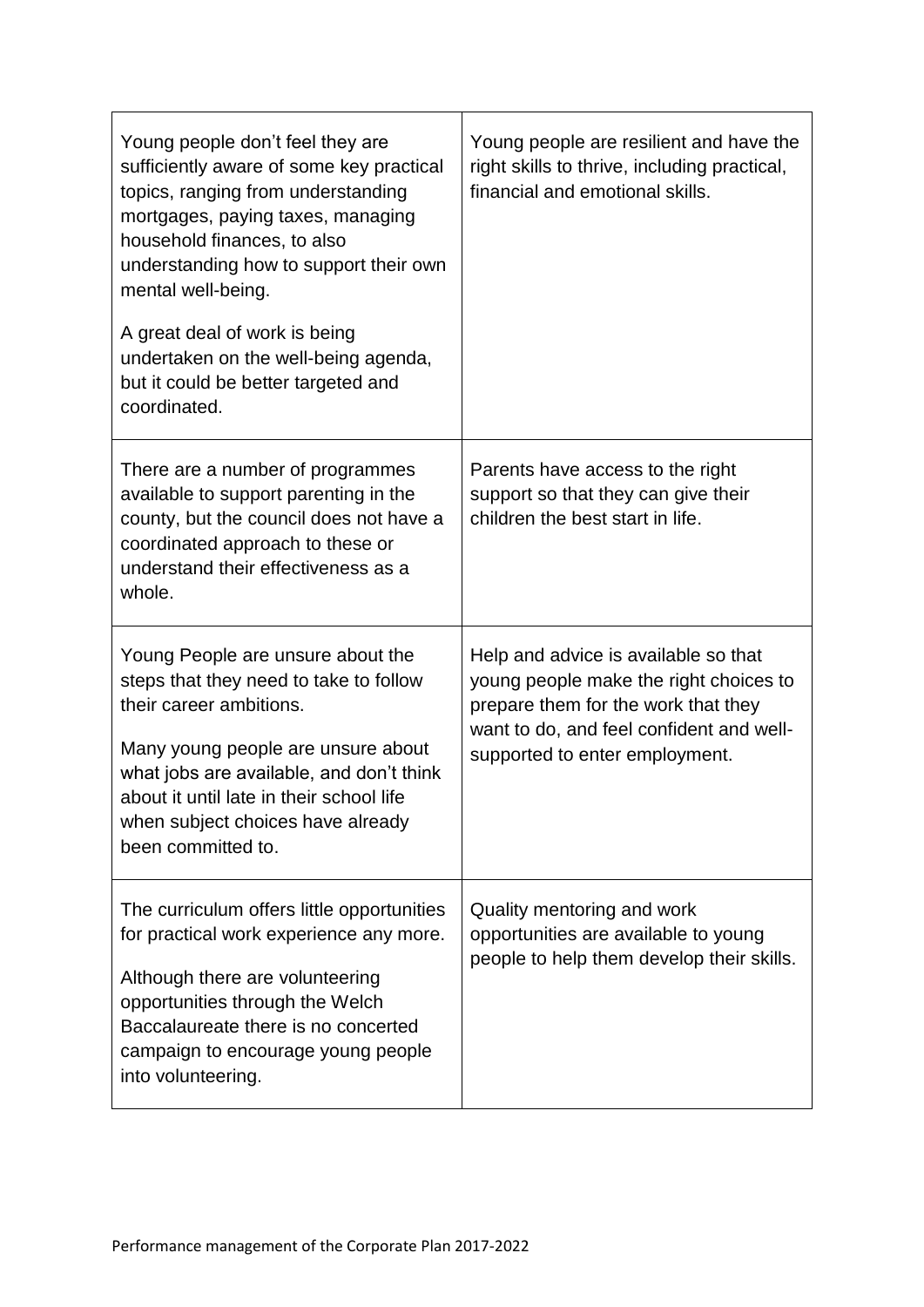| Set within the context of the North<br><b>Wales Economic Ambition Board's work</b><br>skills.<br>and the North Wales Growth Deal, the<br>council remains committed to its<br><b>Economic Ambition Strategy 2013-</b><br>2023, which seeks to develop sectors<br>that have potential to offer quality,<br>sustainable jobs in Denbighshire. | Young people can find employment that<br>appeals to them and matches their |
|--------------------------------------------------------------------------------------------------------------------------------------------------------------------------------------------------------------------------------------------------------------------------------------------------------------------------------------------|----------------------------------------------------------------------------|
|--------------------------------------------------------------------------------------------------------------------------------------------------------------------------------------------------------------------------------------------------------------------------------------------------------------------------------------------|----------------------------------------------------------------------------|

 $\top$ 

٦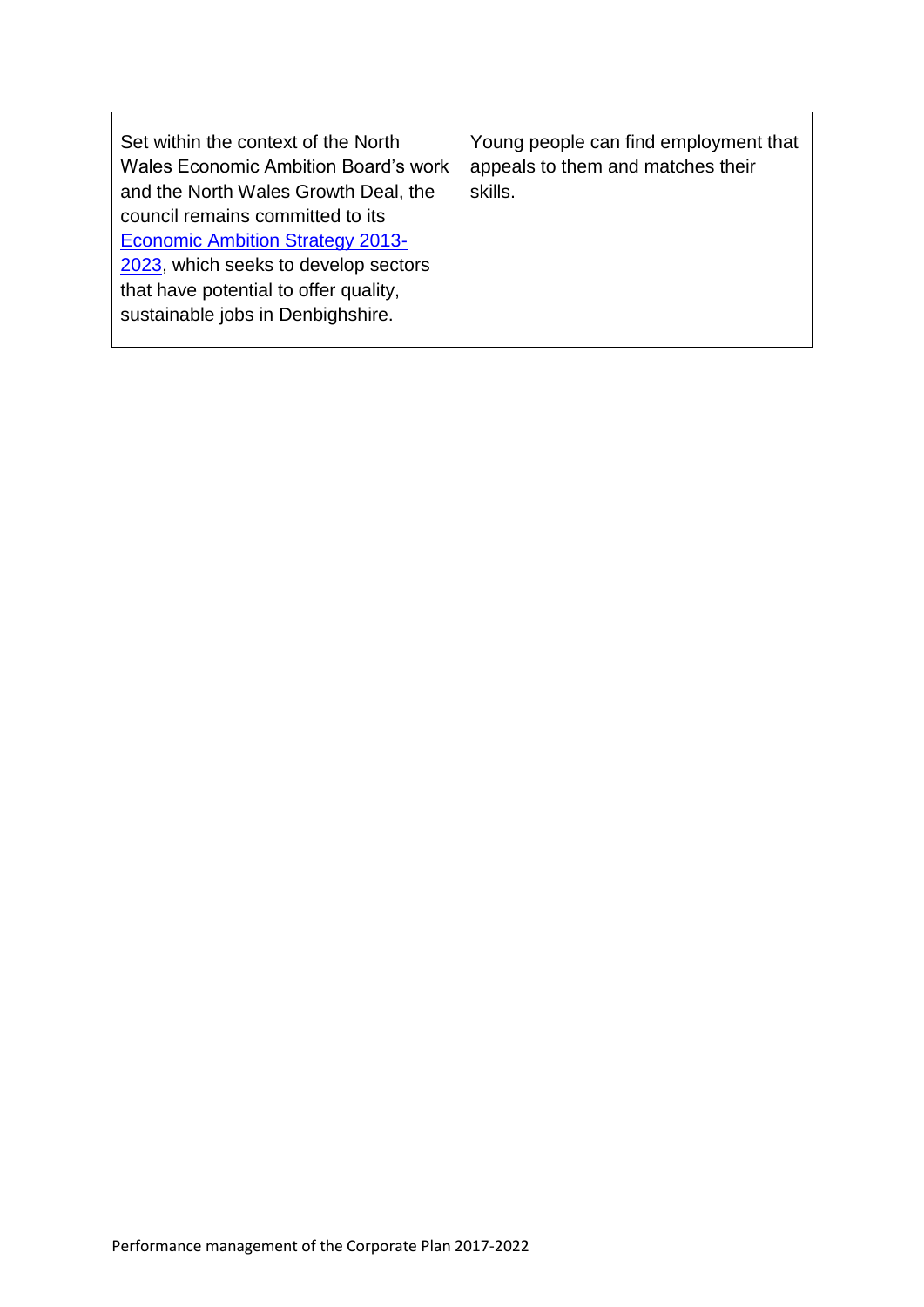<span id="page-20-0"></span>Delivery of the Corporate Plan will be via a programme management methodology. Programme management should be used where there is major change that brings complexity and risk, many interdependencies to manage, and conflicting priorities to resolve – all factors that apply to this corporate plan.

The Programme Board will work with County Council services, programmes and projects which contribute to the overall ambition of the Corporate Plan priorities, and principles of equality & diversity and support for the Welsh language will underpin the work of this Programme Board.

Projects within the scope of the Programme Board will be developed, managed and implemented by nominated project managers with support from the Programme Board.

The Programme Board will have synergy with other forums, for example the Conwy and Denbighshire Public Service Board (PSB), and it will align with key strategies such as the Carers' Strategy, the Homelessness Strategy, Digital Futures Programme and so forth.

#### **Relationship with Corporate Executive Team**

The Programme Board will have programme level authority to implement the priorities for the Corporate Plan, and to take decisions derived from CET, handed down by Cabinet. The Programme Board Chair Person (Corporate Director) is empowered to make judgements as to which decisions can be made at the Programme Board and relayed directly to relevant Service Areas and/or public sector partners, and which decisions need to be referred back to CET and/or Cabinet. The latter are most likely to be decisions that will impact upon the wider organisation, those which may attract significant negative publicity or where the Programme Board view differs significantly from that of a Service Area and/or public sector partner.

### **Relationship with Council, Cabinet and Strategic Investment Group**

There will be clear and identified routes in relationship to working with the Council, Cabinet and Strategic Investment Group where resources are required, and political agreement is required for Programme Board activities. Cover reports for project briefs, business cases and highlight reports will outline key recommendations and the power to make a decision.

#### **Relationship with Scrutiny Committees**

The Programme Board's work will be reported to Performance Scrutiny at quarterly intervals as part of current performance management arrangements. At any other time the Programme Board may be asked to present its programme to Scrutiny Committees, which will play a key role in providing assurance to the Council that the Programme and its Board are delivering in line with the Corporate Plan.